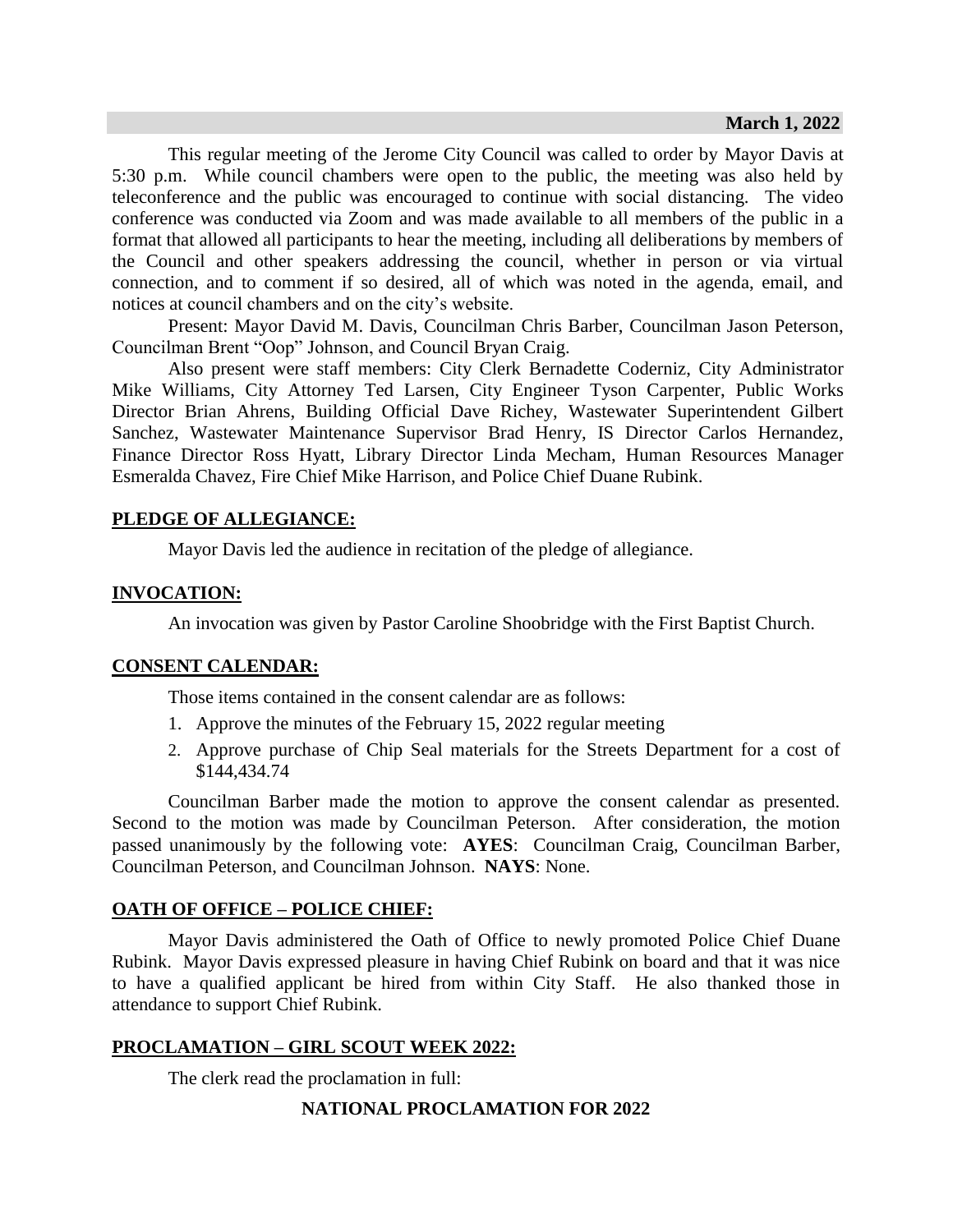# **A PROCLAMATION ON THE IMPORTANCE OF GIRL SCOUTS TO TODAY'S GIRLS**

WHEREAS, March 12, 2022, marks the 110th anniversary of Girl Scouts of the USA, the largest and most impactful leadership program for girls in the world; and

WHEREAS, since our beginnings, Girl Scouts has emphasized public service and civic engagement, and has fostered a sense of community in girls; and

WHEREAS, Girl Scouts works to champion the ambitions, cultivate the talents, and develop the skills of girls to confidently pursue their passions and make the world a better place; and

WHEREAS, during a time when girls are experiencing increased levels of anxiety, stress, loneliness, and depression, Girl Scouts provides community, consistency, and connection for girls, and is a safe haven in all the uncertainty; and

WHEREAS, girls say that Girl Scouts support their mental health and is an accepting, safe space where they feel free to be themselves and where leaders and other girls are sources of support during difficult times; and

WHEREAS, especially in the time of COVID-19, Girl Scouts plays an indispensable role in engaging girls in after school and out-of-school programming and experiences that expand their world and allow them to tap into their inner innovator, change maker, and leader; and

WHEREAS, at a time when civics education is missing from many schools, Girl Scouts engages girls of all grade levels in civics programming that deepens their understanding of democracy and government, prepares them for a lifetime of civic engagement, and motivates them to take action on issues that are important to them; and

WHEREAS, Girl Scouts offers girls 21st century programming in science, technology, engineering, and math (STEM); the outdoors; entrepreneurship; and beyond, helping girls develop invaluable life skills; and

WHEREAS, Gold Award Girl Scouts take on projects that have a measurable and sustainable impact on a community by assessing a need, designing a solution, completing a project, and inspiring others to sustain it; and

WHEREAS, today, more than 50 million women—trailblazers, visionaries, and leaders—are Girl Scout alums who have made the world a better place.

NOW, THEREFORE, I David M. Davis by virtue of the authority vested in me as Mayor of the City of Jerome, Idaho, do hereby applaud the Girl Scout Movement and the Girl Scouts of Silver Sage for providing girls with a safe, inclusive, all-girl space where they can hone their skills and develop leadership abilities, and I declare the week of March 6-12 to be Girl Scout Week.

In the City of Jerome, IN WITNESS WHEREOF, I have hereunto set my hand on this the 1 st day of March, in the year of our Lord two thousand and twenty-two.

/s/ David M. Davis David M. Davis, Mayor, City of Jerome

Alyssa Hunter with Troup #437 was in attendance with Girl Scout cookies.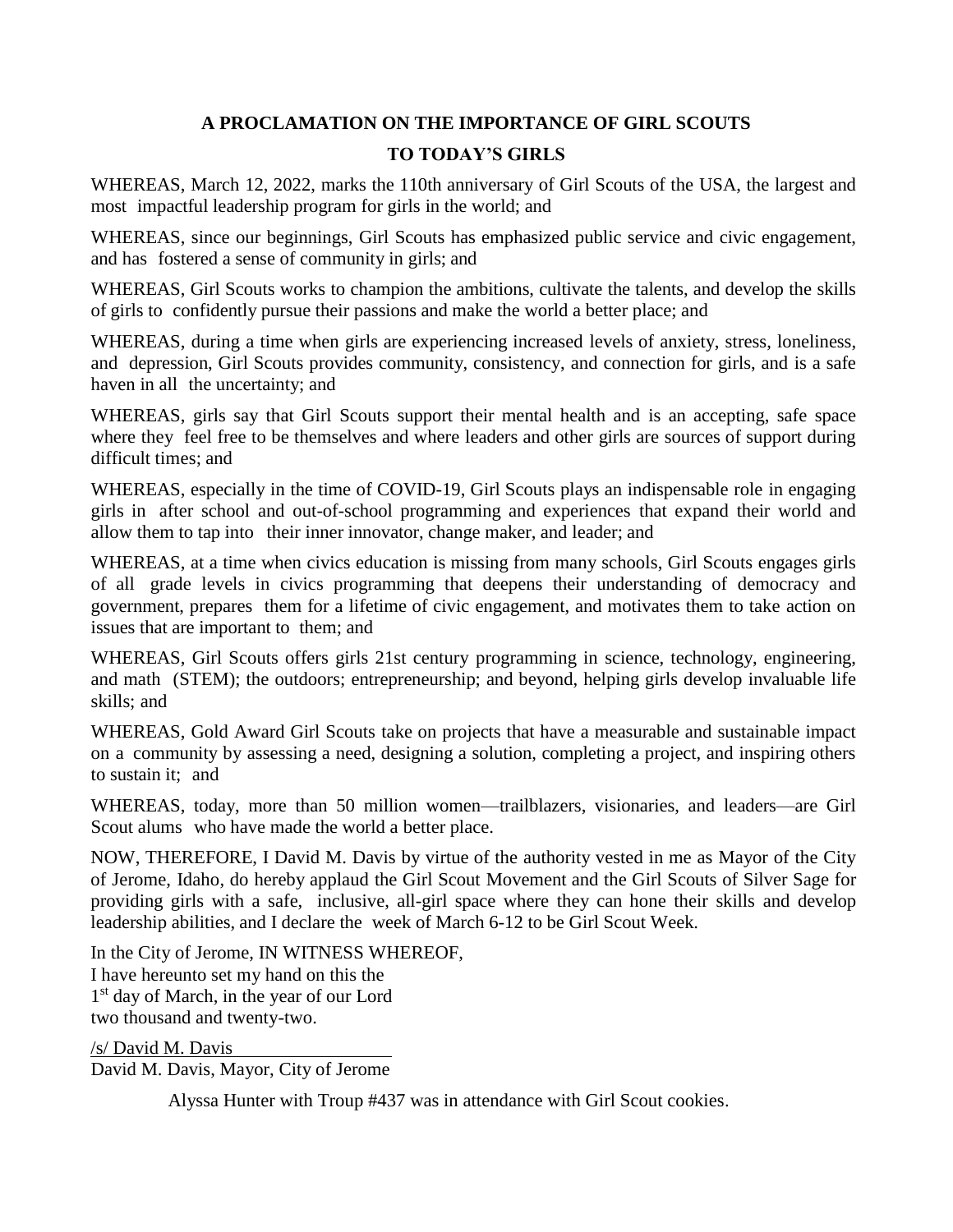Council signified support with unanimous "ayes."

## **REGION IV DEVELOPMENT ASSOCIATION ACTIVITIES UPDATE:**

Georgia Dimmick, Disaster Recovery Coordinator with Region IV Development Association (RIVDA) appeared to provide an update on activities and offer assistance where needed. She stated RIVDA is a regional development corporation in the Magic Valley that helps 34 cities and 8 counties. She spoke of the brownfields projects (old or vacated property with possible contaminants) and that RIVDA was awarded \$300,000 to do free assessments throughout the region. RIVDA also applied for a Revolving Loan Fund (RLF), a loan grant program that could help the owner of the brownfield property with the next phase of mediation if needed. Ms. Dimmick spoke of the CARES Act monies and her position as the Disaster Recovery Coordinator seeking funding for small businesses, non-profits, cities and counties. RIVDA wrote 15 successful broadband grants in the region, along with others for Lincoln and Gooding Counties. There are \$225 million in funds that will be available this year for these services. She stated the funding helps with the administrative side of the grants, as the grant writing itself is free.

She also spoke of RIVDA's assistance with Community Development Block Grant monies for parks, senior centers/community centers, fire stations and fire trucks, and water and wastewater services. Ms. Dimmick stated emergency funding was found through the U.S. Department of Agriculture (USDA) on Emergency Funding for the City of Oakley when one of two wells went dry. RIVDA also has a Revolving Fund Loan (RFL) program for small businesses in-house and through the USDA. In April RIVDA will be hosting four funder resource workshops for community members, cities, and counties looking to speak with a specialist for available funding. Ms. Dimmick stated the Infrastructure Act has been approved although not yet allocated, and there will be opportunities to learn about how those funds can be used. An "All Things Broadband" event will be held in Boise with four speakers discussing broadband and different funding packages available. She spoke of grant opportunities through the Economic Development Association and stated she can look for funds or other types of allocations if given a "wish list" by the City. Upon inquiry by Councilman Craig, Ms. Dimmick stated RIVDA obtained funding for the broadband in Lincoln County under Phase I; Phase II will have fiber going to the home. Councilman Barber spoke of a proposal for fiber-to-home broadband, and Ms. Dimmick spoke of TDS and the broadband plan they put together for Heyburn, Burley, Minidoka and Lincoln Counties and the cities within those counties. She also spoke of cyber security through the TDS broadband plan along with RIVDA's comprehensive economic plan available to the City if needed. Councilman Craig inquired about ETS and Mr. Williams stated it was a different private company.

#### **RESOLUTION NO. 05-22:**

Ms. Coderniz stated this resolution is in reference to Idaho Code 74-101. Effective July 1, 2018 all agencies and municipalities were required to adopt guidelines and identify custodians of public records by January 1, 2019. Resolution No. 11-18 was passed by City Council on August 6, 2018 and lists several department heads (as alternate custodians) who no longer work for the City of Jerome. This resolution will declare records custodians and alternates by position title rather than name to keep up with the changing work environment

The clerk read Resolution No. 05-22 in full as follows: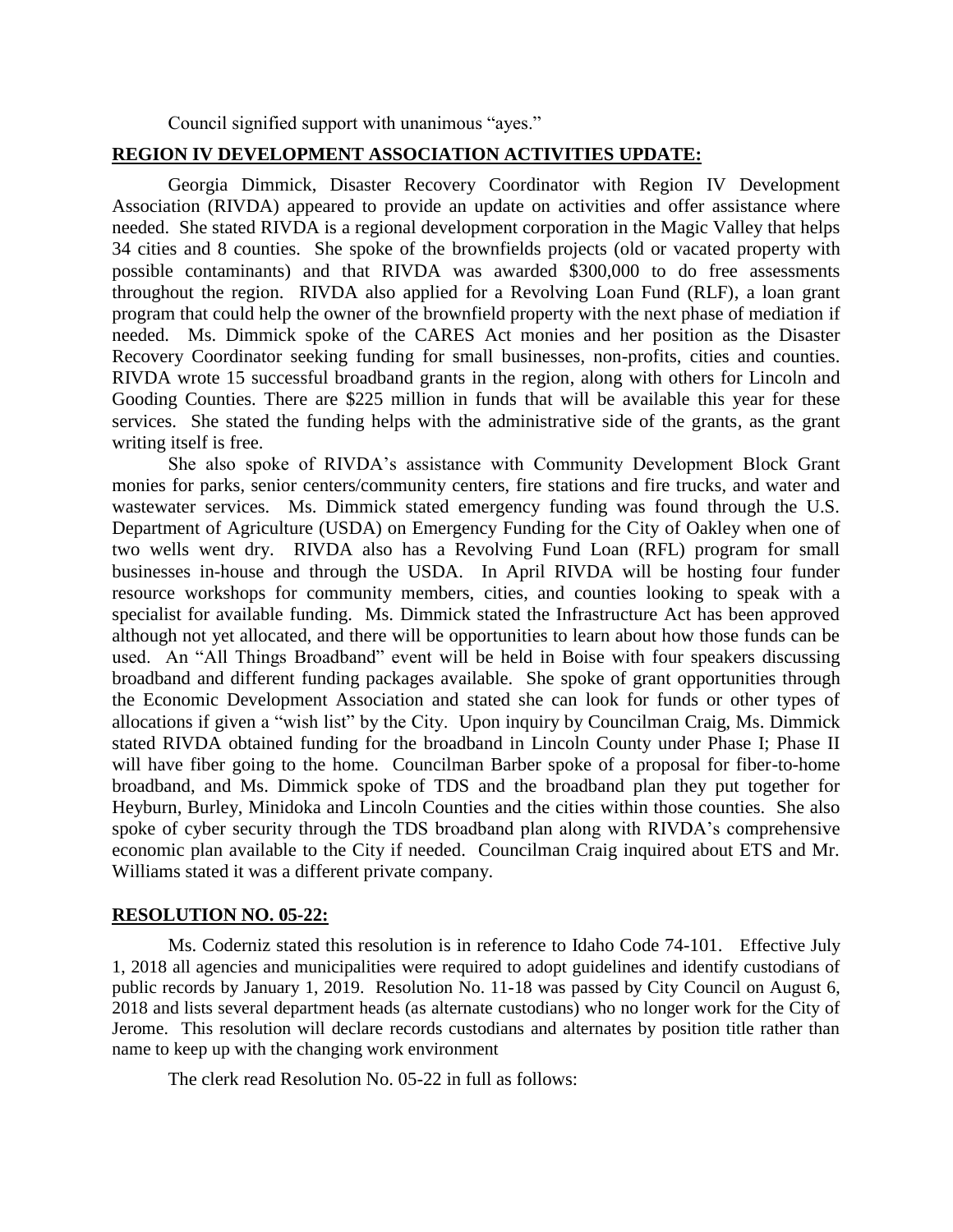### **RESOLUTION NO. 05-22**

# **A RESOLUTION OF THE MAYOR AND COUNCIL OF THE CITY OF JEROME, IDAHO, DESIGNATING RECORDS CUSTODIAN AND ALTERNATE FOR THE CITY OF JEROME.**

**WHEREAS**, Idaho Code Section 74-101, requires Idaho cities to designate records custodians and alternates to help members of the public who want to request public records; and

**WHEREAS**, Idaho Code Section 74-101, requires all state agencies and municipalities to adopt guidelines and identify custodians of public records, and

**WHEREAS,** Resolution No. 11-18 was passed by the City Council on August 6, 2018 naming records custodians and alternates, and

**WHEREAS,** the names of City Officials may change throughout the years.

**NOW, THEREFORE, BE IT RESOLVED**, by the City Council of the City of Jerome, Idaho, as follows:

The City Clerk designated as the primary records custodian for the City of Jerome for all city departments except for law enforcement records.

The City Administrator is designated as the alternate records custodian for the City of Jerome for all city departments except for law enforcement records.

The Police Department Management Assistant is the custodian of law enforcement records, and The Police Chief is designated as the alternate records custodian for law enforcement records.

| <b>Department</b>                                              | <b>Alternate Custodian</b>           |
|----------------------------------------------------------------|--------------------------------------|
| Administration                                                 | City Administrator                   |
| <b>Building</b>                                                | <b>Building Official</b>             |
| Engineering                                                    | City Engineer                        |
| Fire                                                           | Fire Chief                           |
| <b>Human Resources</b>                                         | Human Resources Director             |
| <b>Information Services</b>                                    | <b>Information Services Director</b> |
| Library                                                        | <b>Library Director</b>              |
| Planning and Zoning                                            | City Planner                         |
| <b>Public Works</b>                                            | <b>Public Works Director</b>         |
| Waste Water                                                    | Wastewater Superintendent            |
| PASSED BY THE COUNCIL this 1 <sup>st</sup> day of March, 2022. |                                      |
| SIGNED BY THE MAYOR this 1 <sup>st</sup> day of March, 2022.   |                                      |

The alternate records custodian for each department are listed below:

By: /s/ David M. Davis David M. Davis, Mayor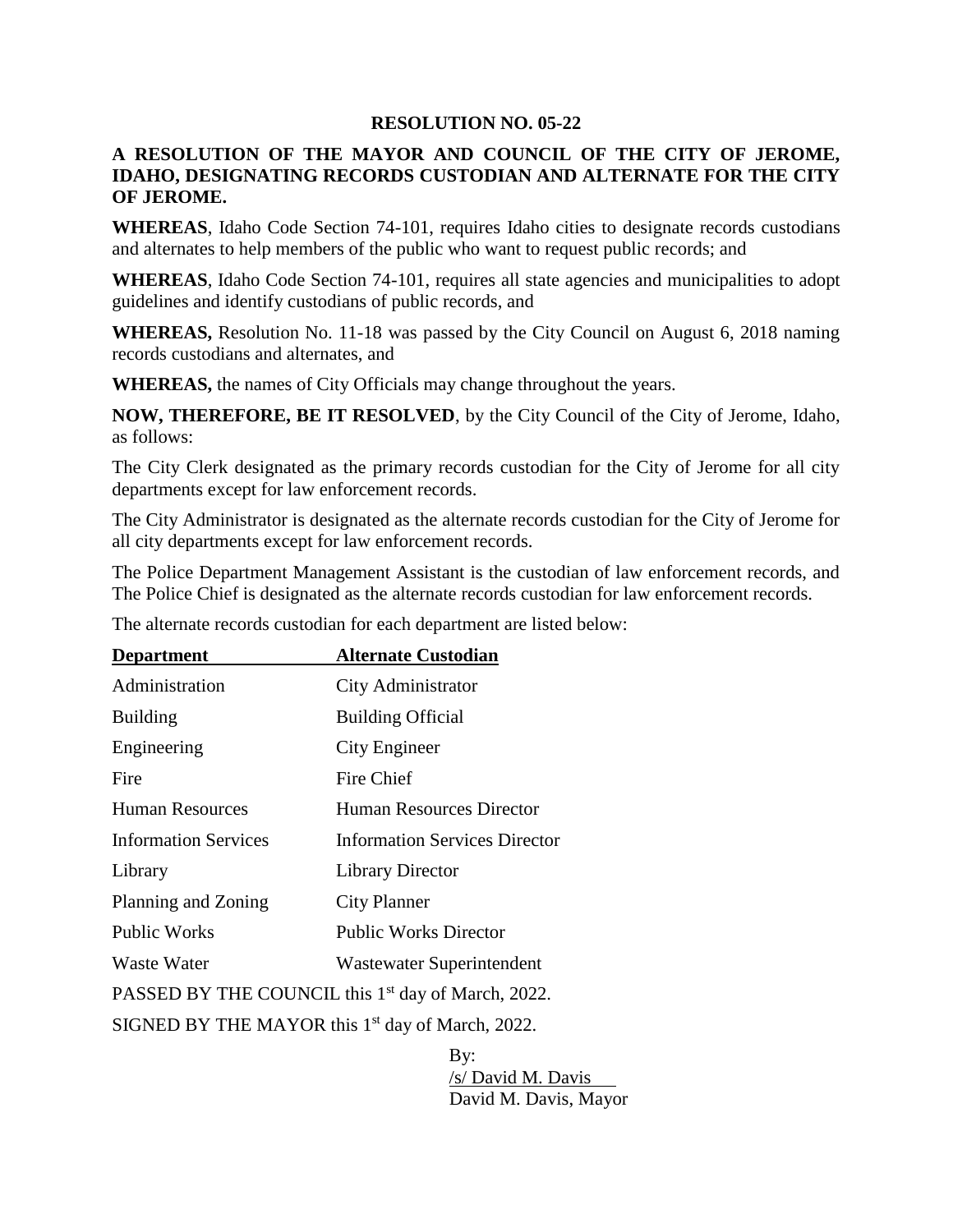## ATTEST: /s/ Bernadette Coderniz\_\_\_\_\_\_\_ Bernadette Coderniz, City Clerk

Councilman Barber made the motion to pass Resolution No. 05-22 designating the records custodians and alternates for the City of Jerome. Second to the motion was made by Councilman Johnson. After consideration, the motion passed unanimously by the following vote: **AYES**: Councilman Craig, Councilman Barber, Councilman Peterson, and Councilman Johnson. **NAYS**: None.

## **POLICE STATION UPDATE:**

Mike Arrington with the Starr Corporation, Construction Manager/General Contractor (CMGC) for the police station project, appeared before Council to provide information regarding the new police station. He spoke of the Guaranteed Maximum Price (GMP) agreement in place and stated the interior demolition of the building is complete. The design team is nearing completion with their work, and bid packages will be put together for distribution to licensed contractors who can perform the work. The CMGC will follow Idaho statutes and solicit the appropriate number of bids for the project. Mr. Arrington stated it will take a few weeks to put the bid packages together once the design work is complete, and he expects a mid-April bid date. After bids are opened in the presence of City representatives, the CMGC will go to Council for approval of another GMP contract for Phase II of the project by mid-May. He stated the duration of the build out should take less than one year, and they will work diligently to get materials as quickly as possible to keep the project moving forward.

Mr. Arrington stated that, as the CMGC of the project, it is their responsibility to provide estimates throughout portions of the design work. With floor plans and renderings, the estimated budget was approximately less than \$3.4 million. The current estimate, with updated design details, is approximately \$3.8 million. Mr. Arrington believes the increase is driven by the market, an increased cost of materials (electrical, plumbing, HVAC, etc.), and the limited number of qualified contractors. Some items, however, came in better than estimated (steel reinforcing, wood reinforcing, etc.). He spoke of the interior construction and expenses that were not needed upon inspection of the interior of the building. Mr. Arrington noted that one staff member is responsible for reaching out to properly licensed subcontractors to encourage them to bid on the project in an effort to generate as much interest as possible.

Councilman Craig commented on the uncertainty of the supply chain, and Mr. Arrington stated he does not see much improvement in the next six months and that waiting would not make a difference in costs.

## **TOTAL ORGANIC PROBES PURCHASE:**

Mr. Henry appeared before Council regarding a notification system for wastewater spills. He stated the existing notification system allows for an 8-hour period before industries have to report spills or other issues that can affect the treatment plant. The probes would reduce that window to 15 minutes; staff would be immediately notified and could act on them to bypass flows out to the storage ponds. Upon inquiry by Mayor Davis, Mr. Henry stated the probes will be installed at the lift stations; installation anywhere else would require power and communications systems set up at other locations. Additionally, the probes need to be installed in a vault and the infrastructure is already in place at the lift stations. The cost of the probes does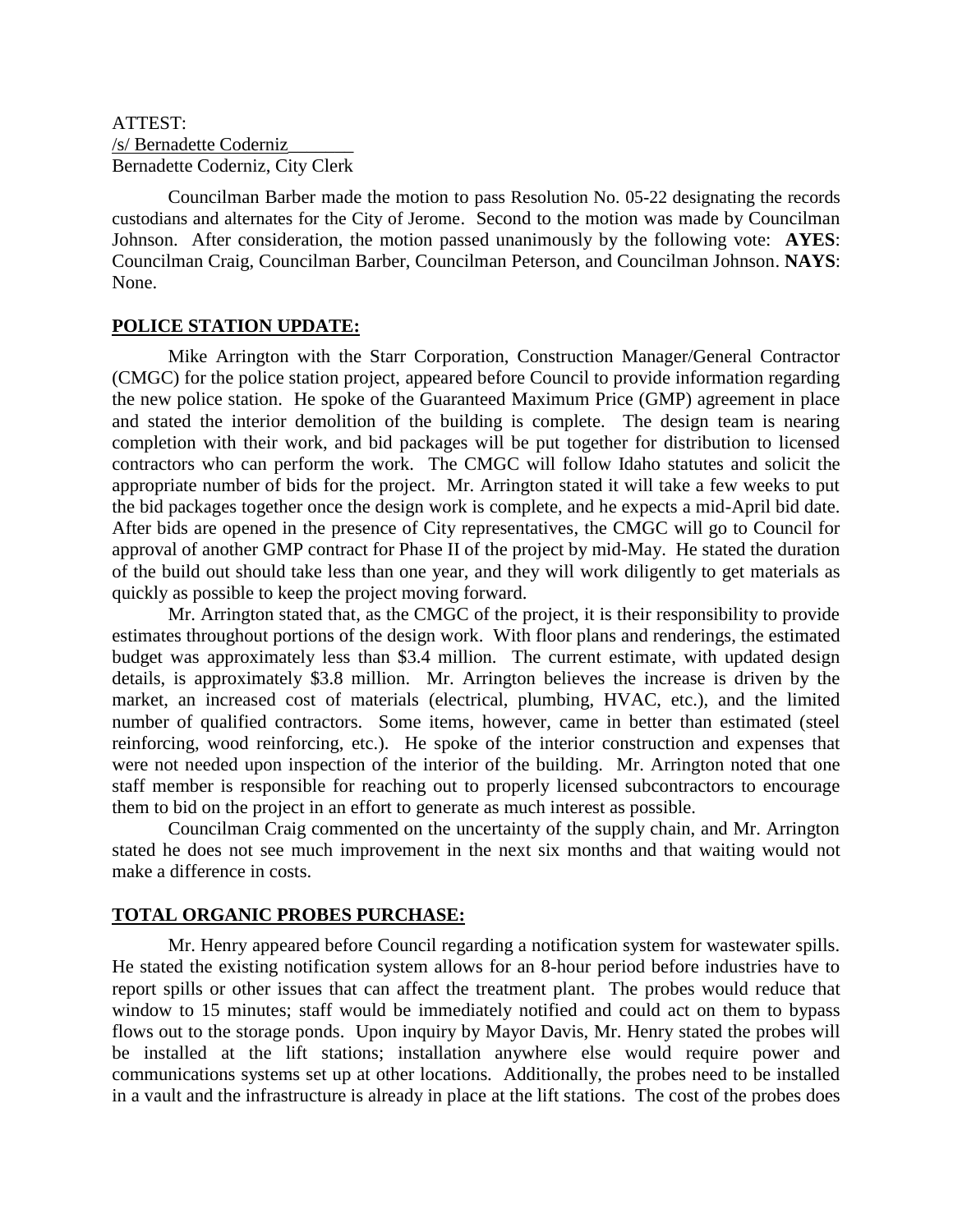not include installation, and Mr. Henry stated that staff will do much of the installation work with a third party contracted out for the technical and electrical work (i.e. SCADA configuration). Upon inquiry by Councilman Craig, Mr. Henry stated the invoice includes a discount to the City. Mr. Sanchez stated that the \$39,287 is a good investment for the plant as the probes will help avoid extensive flow spills. He reiterated that the probes will notify staff and give staff the ability to act immediately and bypass the flows to protect the facility and keep the City in compliance. Upon inquiry by Councilman Johnson, Mr. Henry stated that four probes will be purchased; three will be installed at separate lift stations which correlate with the four wet industries and one will be installed at the plant. Mr. Sanchez further stated that the probes will allow for flows to be diverted from the membranes to the emergency storage ponds in a timely manner. Additionally, staff will know when those flows started and when they stop so the storage ponds are not used unnecessarily, and staff will be able to identify where the flows came from.

Councilman Barber made the motion to approve the funds for purchase of four (4) Total Organic Carbon probes. Second to the motion was made by Councilman Johnson. After consideration, the motion passed unanimously by the following vote: **AYES**: Councilman Craig, Councilman Barber, Councilman Peterson, and Councilman Johnson. **NAYS**: None.

## **CHAMBER OF COMMERCE MID-SUMMER FESTIVAL FUNDRAISER:**

Loralee McKee and Kevin Williams with the Jerome Chamber of Commerce appeared before City Council to request commercial use of Idaho Central Credit Union (ICCU) and Veteran's Memorial Parks. Ms. McKee spoke of the Mid-Summer Festival Fundraiser and provided a list of sponsorships and activities. Activities will include a corn hole tournament, duck races, a photo booth and a dunk tank. Free activities for families will include 3-legged races, potato sack races, tug-of-war, and a kids' corn hole game. There will also be raffle tickets for sale and activity tickets. She spoke of the duck race concerns from the previous meeting, and after meeting with public works staff, Ms. McKee stated that troughs and an aeration system will be used. The bounce houses will be weighted and not staked down. She stated she spoke with both Chief Rubink and Chief Harrison regarding a barricade for the beer garden; the licensee will provide the barricades and security. Portable restroom facilities will be placed on N. Cleveland and Buchanan, and a map was provided to show Council the approximate location of the beer garden and various activities. She spoke of advanced warning signs for the road closure, and she asked that the City support the event to aid in getting authorization from the Idaho Transportation Department (ITD) to close Main Street. Mayor Davis commented that he signs the applications prior to submitting to ITD. Ms. McKee confirmed that the event will take place on July  $16^{th}$  11:00 a.m.  $-4:00$  p.m.

Councilman Barber made the motion to approve the application of the Jerome Chamber of Commerce to hold a Mid-Summer Festival Fundraiser at ICCU and Veteran's Memorial Parks on July 16, 2022 contingent upon paying the required fees, obtaining appropriate permits and providing adequate insurance. Second to the motion was made by Councilman Peterson. After consideration, the motion passed unanimously by the following vote: **AYES**: Councilman Craig, Councilman Barber, Councilman Peterson, and Councilman Johnson. **NAYS**: None.

## **MAGIC VALLEY KIDS MARKET VENDOR FAIR:**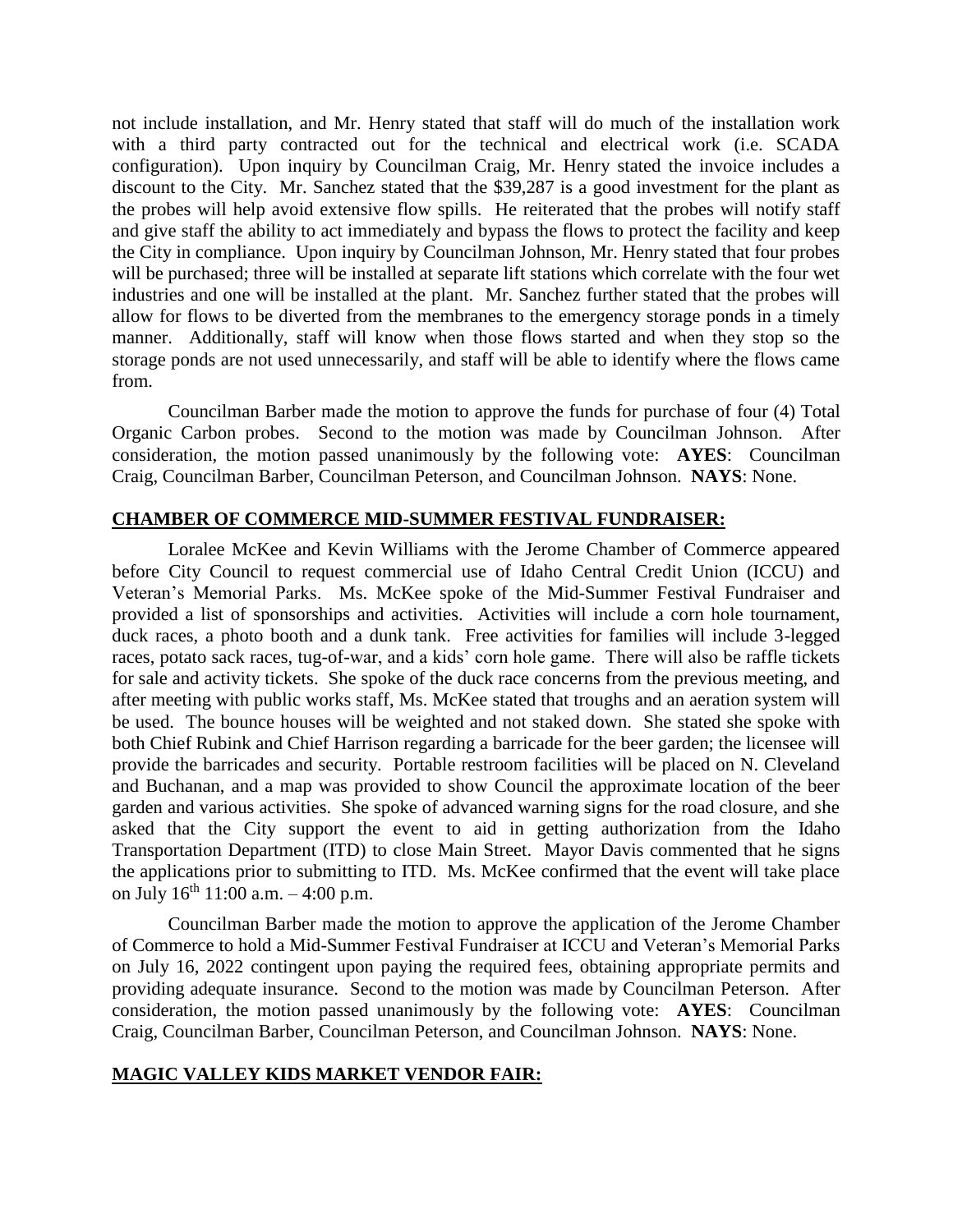Nikki Nelson, president of the Magic Valley Kids Market, appeared before Council to request commercial use of Veteran's Memorial Park for a kids' vendor fair for children ages 5-16 on July 9<sup>th</sup>. Ms. Nelson stated their non-profit organization was found in 2019, and they provide entrepreneurship opportunities for children ages 5-16. They have operated in Twin Falls and with a grant received from the Chobani Community Fund, they are looking to expand their market. Children create their own business, rent a booth space at a vendor fair, and sell products to the public; two fairs are held in Twin Falls (summer and fall), and this year they wish to add Jerome and Burley fairs. They will also provide finance and marketing classes to the kids. Ms. Nelson stated they wish to hold the vendor fair on July  $9<sup>th</sup>$ ; children will set up at 8:00 a.m. and the market will run 10:00 a.m. – 1:00 p.m. Upon inquiry by Mayor Davis, Ms. Nelson stated the kids will sell a variety of items including jewelry, crocheted items, fire starters, paintings, artwork, décor and baked goods. Upon inquiry by Councilman Craig, Ms. Nelson stated the vendor fair is advertised and kids register for whichever fair they choose to attend; the rental fee for a booth is \$20 and it includes a marketing book and a tote bag. Additionally, they are also offering marketing and finance classes for the kids prior to the fairs for them to learn about small businesses. Upon inquiry by Mayor Davis, Ms. Nelson stated there were 134 children participated in the first vendor fair in Twin Falls; the last fair saw 197 children participating in the summer fair with approximately 1,000 people in attendance. Councilman Craig and Councilman Barber commended Ms. Nelson and the group for providing these opportunities to the children. Ms. Nelson requested that the application fees be waived as her group is non-profit. Mr. Williams commented that the vendor fair will be held at Veteran's Memorial Park and he recommends that Main Street be closed due to the increased traffic at the splash pad in ICCU Park. Mr. Ahrens stated he will work with the applicant to coordinate the road closure.

Councilman Craig inquired about fee waivers and how they have been handled in the past. Mr. Williams stated if there is a charitable component to a non-profit's event the application fees are generally waived (i.e. Joe Mama's giving back to the community, Christmas in the Park provides free items to the community, etc.). Prescott and Craig will donate the application fees.

Councilman Barber made the motion to approve the application of the Magic Valley Kid Market organization to hold a vendor fair run by children ages 5-16 at Veteran's Memorial Park on July 9, 2022 contingent upon paying the required fees, obtaining appropriate permits and providing adequate insurance and road closure. Second to the motion was made by Councilman Johnson. After consideration, the motion passed unanimously by the following vote: **AYES**: Councilman Craig, Councilman Barber, Councilman Peterson, and Councilman Johnson. **NAYS**: None.

#### **COUNCIL REPORTS:**

Councilman Barber commended Mr. Henry for his hard work at the Wastewater Treatment Plant. He stated Mr. Henry is always available and ready to help. He noted that all staff members at the plant are helpful but he wanted to recognize Mr. Henry today.

Councilman Craig spoke about the future and the possibility of considering electric car stations in Jerome for those passing through the area. He also spoke of properties needing to be cleaned up and inquired about the process for when complaints are received. Mr. Williams stated the Code Enforcement Officer will first reach out to the property owner to advise them of the issue. If there is no compliance the property owner is subjected to fines. The City also has the option of abating the property and filing a lien against the property to recover abatement costs if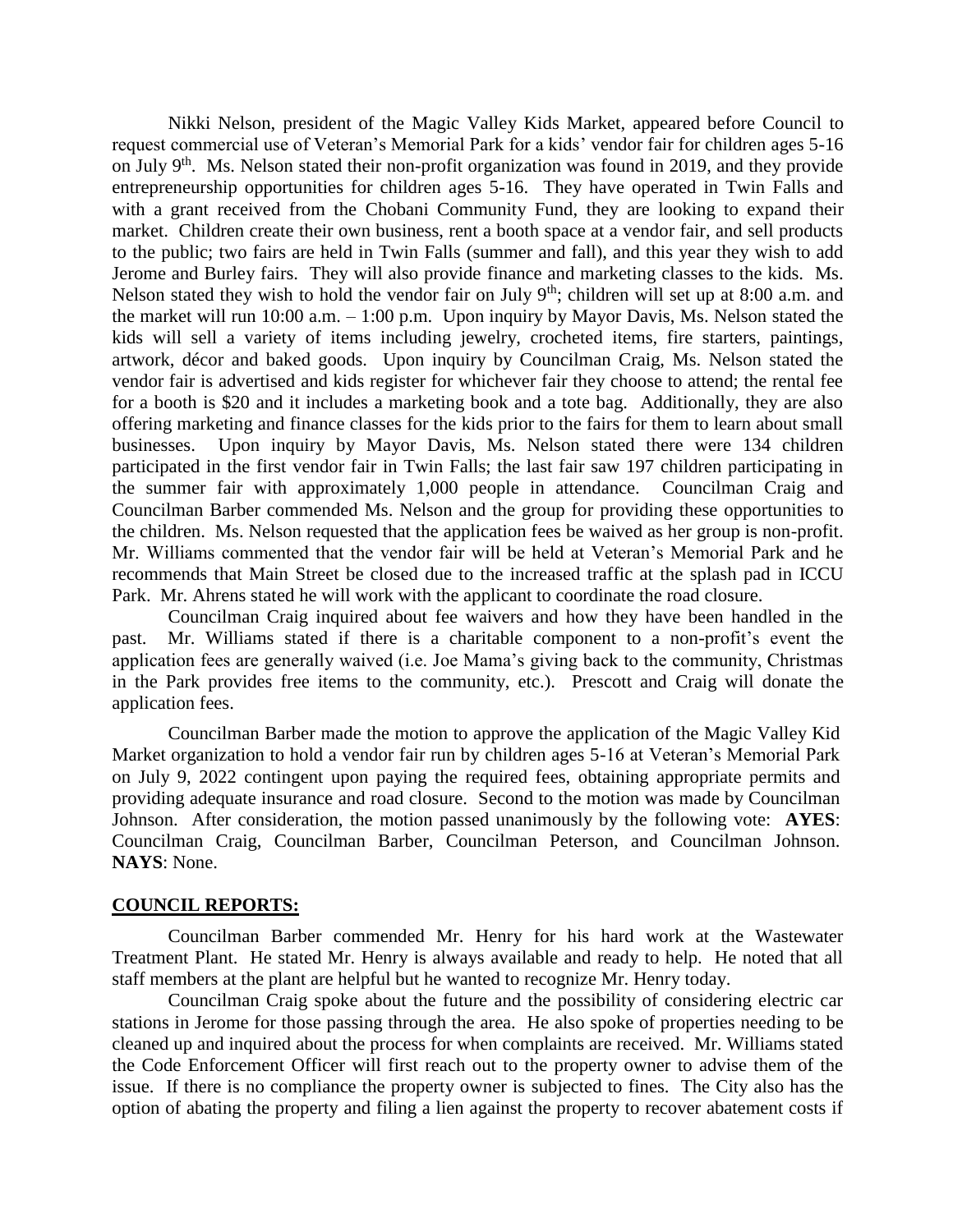all other compliance measures fail. Councilman Craig spoke of families who are struggling and would benefit from some assistance. He suggested compiling a list of groups who could clean up properties rather than fine the property owners, some of whom may already be financially strained. Mayor Davis stated the Code Enforcement Officer could provide a list of properties that are not in compliance, and a variety of groups (youth groups, faith-based groups, etc.) could assist with clean up efforts. Mr. Williams stated there is a specific process that must be followed before entering onto someone's property to clean it up, and Councilman Craig recommended reaching out to the property owner to offer the clean up services. Those who are struggling would benefit a great deal from these services. Mr. Larsen stated any voluntary agreement with the property owner would be advisable, and the code is designed to address situations where property owners are non-compliant. Councilman Craig also inquired about RIVDA and broadband services, and Mr. Williams believes the grants assist with infrastructure for those services.

## **DEPARTMENT REPORTS:**

Mr. Williams provided an update on activities in the legislature. The "fix" on House Bill 389 (previously known as the property tax relief bill) was adopted by the House and Senate and signed into law. The Urban Renewal Agency (URA) will now be able to pursue closing out Area 2 this year; 80% of the new construction value of Area 2 will go back onto the tax rolls, and the funds will be available for various projects including the police station. Mr. Williams spoke of a proposal from Senator Rice replacing the property tax with an increase in the sales tax. A bill has not yet been introduced in the legislature and may not appear until next year. If it is introduced this year Mr. Williams will forward the information to Council for review. Bills are being introduced rapidly at this point in the legislature and he will reach out to Council if discussions need to take place for either support or opposition to a bill. Mayor Davis commented on the bill regarding sales tax and a percentage going towards property tax relief.

Ms. Chavez stated she will be forwarding information to staff regarding upcoming Idaho Counties Risk Management Program (ICRMP) training. Some training will be geared towards elected officials and supervisors, and Ms. Chavez reiterated the importance of completing the required training as ICRMP requires 100% participation by staff in order to qualify for certain discounts.

Mr. Ahrens stated a company named TDS Telecommunications is coming to Jerome to provide fiber to every home in Jerome. They will be here for approximately two years, starting construction in May, and Mr. Ahrens stated representatives can come to Council if there are any questions. Councilman Barber stated they are a privatized company that received a grant for services city-wide. They will be providing subscription services in Jerome, Twin Falls and Burley. Upon inquiry by Mayor Davis regarding road cuts (i.e. N. Lincoln), Mr. Ahrens stated the party responsible for the road cut will pay the fee. Additionally, he does not anticipate many road cuts with TDS, and any cuts should be minimal.

Mr. Sanchez stated staff is still cleaning the membranes. There has been a concern with e-coli, and in February the plant was in compliance for 22 of 28 days; in March there will be 100% compliance. He noted the plant came close to the permit parameters (i.e. monthly Total Suspended Solids and phosphorus levels). Upon inquiry by Mayor Davis, Mr. Sanchez stated there have been additional industry violations; staff has been monitoring flow transmissions.

## **ADJOURNMENT:**